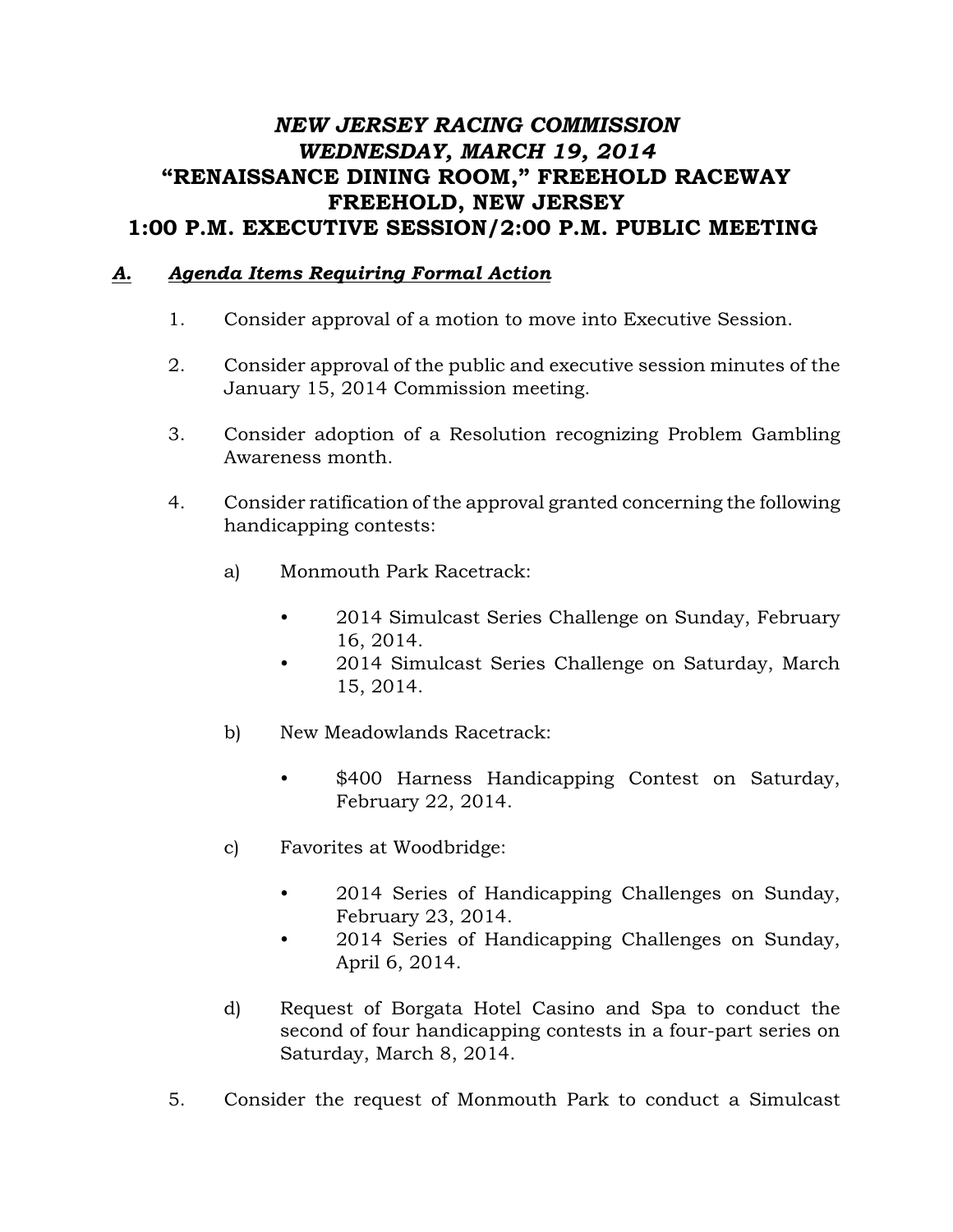Series Challenge handicapping contest on Saturday, April 5, 2014.

- 6. Consider the request of New Meadowlands to conduct the World Harness Handicapping Championship Final on Saturday, April 19, 2014.
- 7. Consider the ratification of the approval granted to New Meadowlands Racetrack to add live racing dates on March 13, 2014 and March 20, 2014 to replace the two scheduled racing dates on January 2, 2014 and February 13, 2014 that were cancelled due to inclement weather.
- 8. Consider ratification of the approval granted to Freehold Raceway to add live racing dates on Mondays - February 24, March 3 and March 10, 2014 to replace 3 scheduled racing dates on January 3, 11 and February 13, 2014 that were cancelled due to inclement weather.
- 9. Consider approval of officials, pools, post-times, etc. for Atlantic City Racing Association's 2014 meet.
- 10. Consider approval of officials, pools, post-times, etc. for Monmouth Park's 2014 meet.
- 11. Consider the request of the Borgata Hotel Casino & Spa to enter into an agreement (which may call for the payment of not more than 9 percent of the casino pari-mutuel pool to the sending track) to receive the signal of the following races pursuant to N.J.S.A. 5:12-201b:
	- 8 percent for the Wood Memorial from Adqueduct Racetrack on April 5, 2014.
	- 9 percent for the Kentucky Oaks from Churchill Downs on May 2, 2014.
	- 9 percent for the Kentucky Derby from Churchill Downs on May 3, 2014.
	- 9 percent for the Preakness from Pimlico Race Course on May 17, 2014.
	- 8 percent for the Belmont Stakes from Belmont Park on June 7, 2014.
	- 8 percent for the Travers Stakes from Saratoga Race Course on August 23, 2014.
- 12. Consider approval of the Thoroughbred Breeders' Association of New Jersey 2014 budget.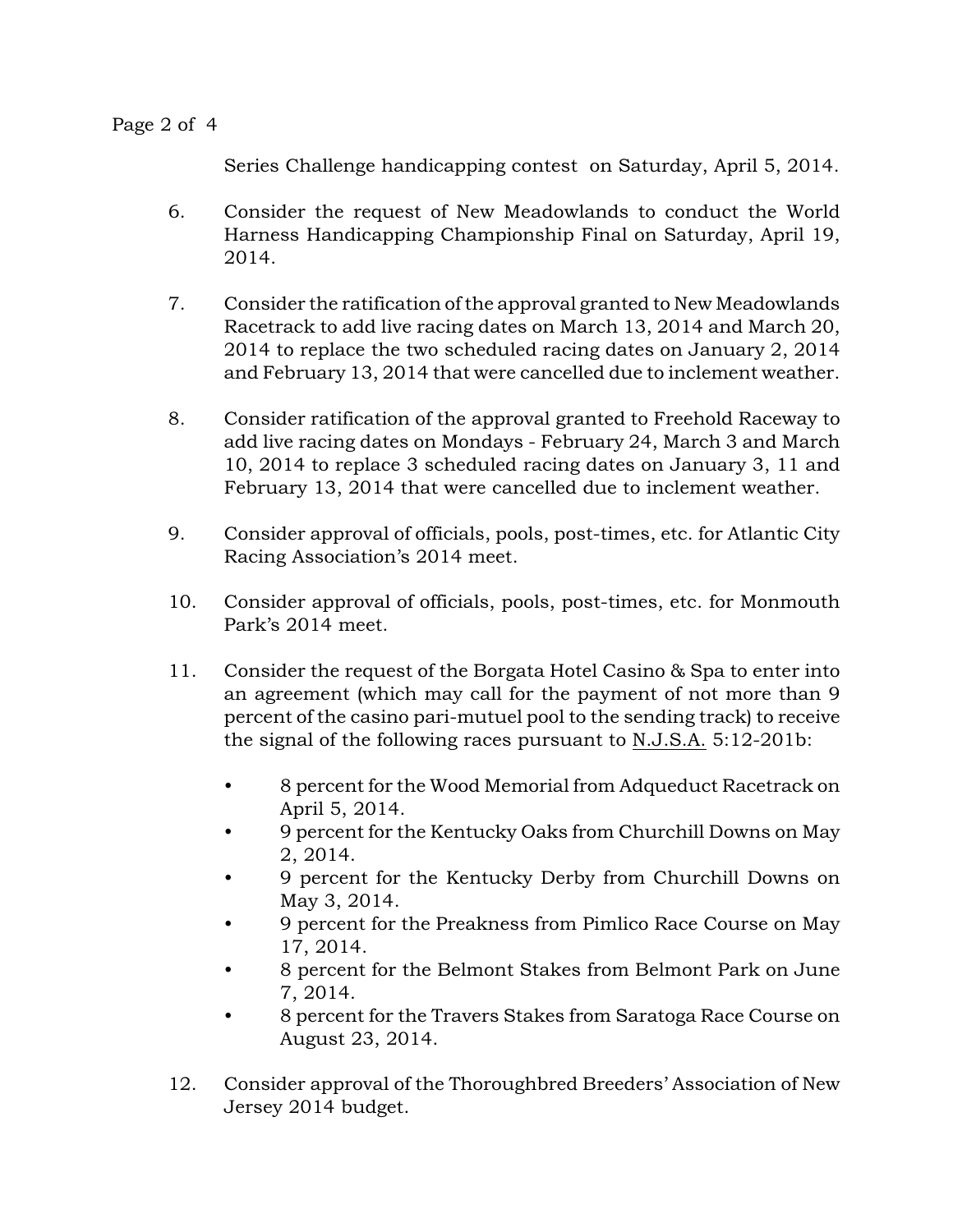## Page 3 of 4

- 13. Consider approval of the New Jersey Thoroughbred Horsemen Association's 2014 budget.
- 14. Consider approval of the Standardbred Breeders' & Owners' Association's 2014 budget.
- 15. Consider approval of the New Jersey Jockey's Health and Welfare Trust 2014 budget.
- 16. Consider approval of the Racing Commission's 2014 budget.
- 17. Consider advertisement of proposed amendments to N.J.A.C. 13:70- 14A & N.J.A.C. 13:71-23 (Medication and Testing Procedures).
- 18. Consider ratification, revision or modification of the April 14, 2014 deadline for submission of petitions from permit holders to continue to make progress on an annual basis in establishing an off-track wagering facility within their share in accordance with N.J.S.A. 5:5- 130.
- 19. Consider the Notice of Return-Failure to Appear involving Victor Santiago v. New Jersey Racing Commission, OAL Docket No. RAC 13532-2013S.

## *B. Agenda Items For Discussion and Information*

- 1. Exchange Wagering:
	- (a) Discussion regarding status of drafting of proposed new rules governing exchange wagering, which proposed rules are to be presented to the Commission (at a subsequent public meeting) for consideration of whether or not to advertise them for public comment in the New Jersey Register.
	- (b) Discussion, and notice to the public, that Commission staff is presently developing exchange wagering license application forms for discretionary completion by any industry parties who wish to participate in exchange wagering should the Commission determine to adopt exchange wagering rules; that, upon completion of the license application forms, Commission staff will make them available publicly; that Commission staff will thereafter accept for filing properly